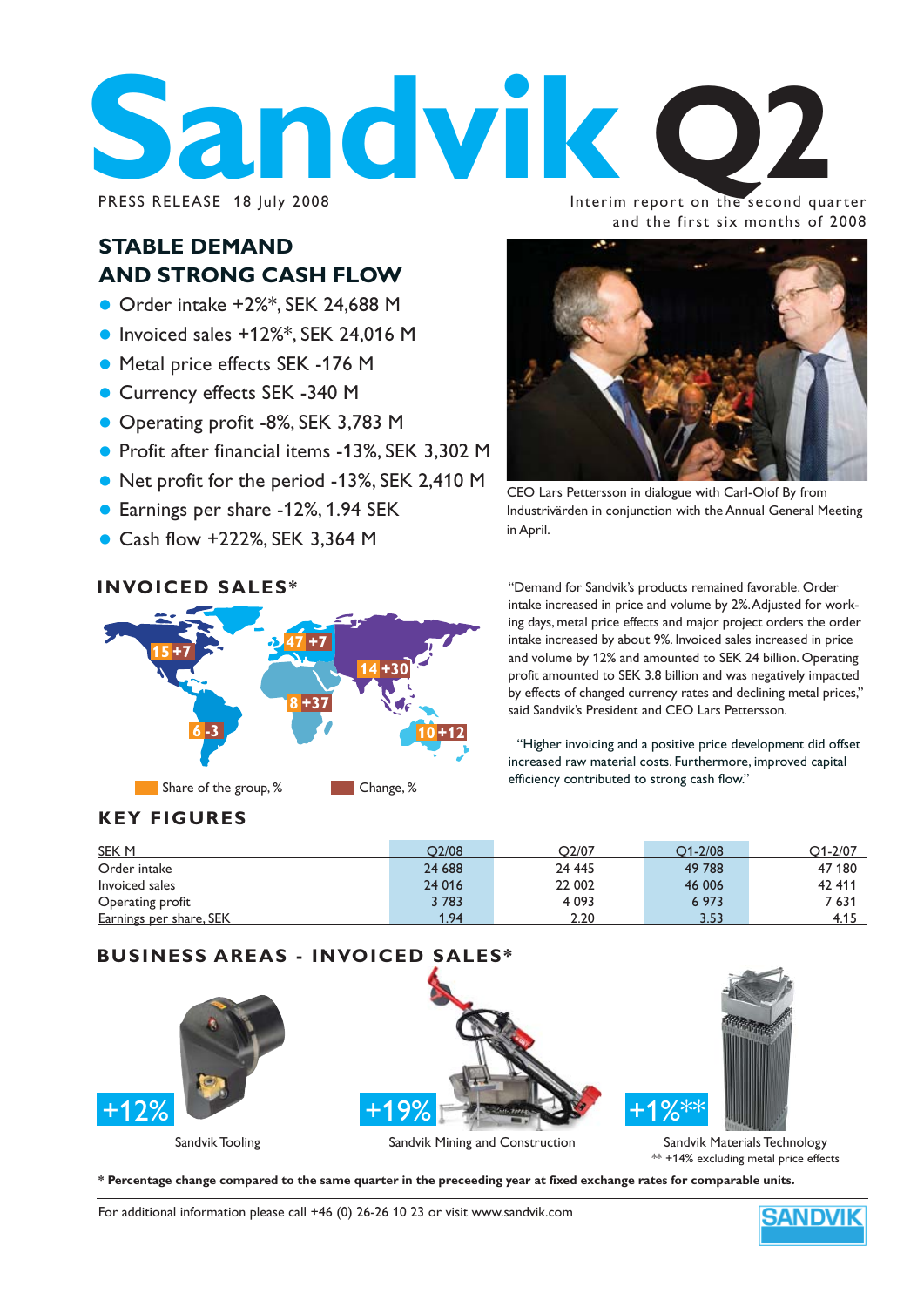# **Financial overview**

| <b>INCOME STATEMENT</b>         | Q <sub>2</sub> | Q <sub>2</sub> | Change             | $O1-2$  | $O1-2$  | Change   |
|---------------------------------|----------------|----------------|--------------------|---------|---------|----------|
| <b>MSEK</b>                     | 2008           | 2007           | ℅                  | 2008    | 2007    | %        |
| Order intake                    | 24 688         | 24 445         | $+1$ <sup>1)</sup> | 49 788  | 47 180  | $+6^{1}$ |
| Invoiced sales                  | 24 016         | 22 002         | $+9^{2}$           | 46 006  | 42 411  | $+8^{2}$ |
| Operating profit                | 3 7 8 3        | 4 0 9 3        | -8                 | 6 9 7 3 | 7631    | $-9$     |
| %                               | 15.8           | 18.6           |                    | 15.2    | 18.0    |          |
| Profit after financial items    | 3 3 0 2        | 3795           | $-13$              | 6 0 18  | 7 1 6 1 | $-16$    |
| ℅                               | 13.7           | 17.2           |                    | 13.1    | 16.9    |          |
| Profit for the period           | 2 4 1 0        | 2 7 6 1        | $-13$              | 4 4 1 0 | 5 2 1 2 | $-15$    |
| ℅                               | 10.0           | 12.6           |                    | 9.6     | 12.3    |          |
| of which shareholders' interest | 2 3 0 4        | 2 6 18         | $-12$              | 4 189   | 4 9 4 6 | $-15$    |
| Earnings per share, SEK *       | 1.94           | 2.20           | $-12$              | 3.53    | 4.15    | $-15$    |

\* Calculated on the basis of the shareholders' share of proifit for the period.

1) +2% and +5% respectively at fixed exchange rates for comparable units.

2) +12% and +8% respectively at fixed exchange rates for comparable units.

| <b>KEY FIGURES</b>                                | Q <sub>2</sub> | Q <sub>2</sub>      | Full-year |
|---------------------------------------------------|----------------|---------------------|-----------|
|                                                   | 2008           | 2007                | 2007      |
| No. of shares outstanding at end of period ('000) |                | 1 186 287 1 186 287 | 1 186 287 |
| Average no. of shares ('000)                      |                | 1 186 287 1 186 287 | 1 186 287 |
| Tax rate, %                                       | 27.0           | 27.2                | 26.2      |
| Return on capital employed, $%$ <sup>1)</sup>     | 23.2           | 29.2                | 27.0      |
| Return on total equity, $% ^{1}$                  | 31.2           | 35.5                | 34.4      |
| Shareholders' equity per share                    | 23.10          | 20.30               | 24.10     |
| Net debt/equity ratio                             | 1.1            | 1.1                 | 1.0       |
| Equity/assets ratio, %                            | 31             | 32                  | 35        |
| Net working capital, %                            | 30             | 29                  | 31        |
| No. of employees                                  | 50 125         | 44 882              | 47 123    |

**Contract Contract** 

1) Rolling 12 months.

#### **ORDER INTAKE AND INVOICED SALES PER MARKET AREA**

Second quarter 2008

|                    | Order intake |       | $Change.*$ | Share | Invoiced sales | $Change*$ | Share |
|--------------------|--------------|-------|------------|-------|----------------|-----------|-------|
| Market area        | SEK M        | %     | $%^{1}$    | %     | SEK M          | %         | %     |
| Europe             | 11 080       | $-10$ | $+1$       | 45    | 11 213         | $+7$      | 47    |
| <b>NAFTA</b>       | 3752         | $+7$  | $+7$       | 15    | 3 600          | $+7$      | 15    |
| South America      | 1 1 9 7      | $+7$  | $+7$       |       | 1 4 4 4        | -3        | 6     |
| Africa/Middle East | 2 0 3 9      | $+37$ | $+37$      | 8     | 1920           | $+37$     | 8     |
| Asia               | 3 6 8 9      | $+6$  | $+14$      | 15    | 3 5 0 5        | $+30$     | 14    |
| Australia          | 2 9 3 1      | $+25$ | $+13$      | 12    | 2 3 3 4        | $+12$     | 10    |
| Total              | 24 688       | $+2$  | +7         | 100   | 24 016         | $+12$     | 100   |

\* At fixed exchange rates for comparable units.

1) Excluding major orders.

| <b>CHANGE %</b> | Order intake |       |        | Invoiced sales |  |       |       |        |        |
|-----------------|--------------|-------|--------|----------------|--|-------|-------|--------|--------|
|                 | O2           | O2    | $O1-2$ | $O1-2$         |  | O2    | O2    | $O1-2$ | $O1-2$ |
|                 | 2008         | 2007  | 2008   | 2007           |  | 2008  | 2007  | 2008   | 2007   |
| Price/volume    | $+2$         | $+26$ | $+5$   | $+19$          |  | $+12$ | $+21$ | +8     | $+21$  |
| Structural      | $+3$         | $+4$  | $+4$   | $+3$           |  | $+2$  | $+4$  | $+3$   | $+3$   |
| Currency        |              | - 2   | -3     |                |  | $-4$  | $-2$  | -3     |        |
| Total           |              | $+28$ | $+6$   | $+18$          |  | $+9$  | $+23$ | +8     | $+20$  |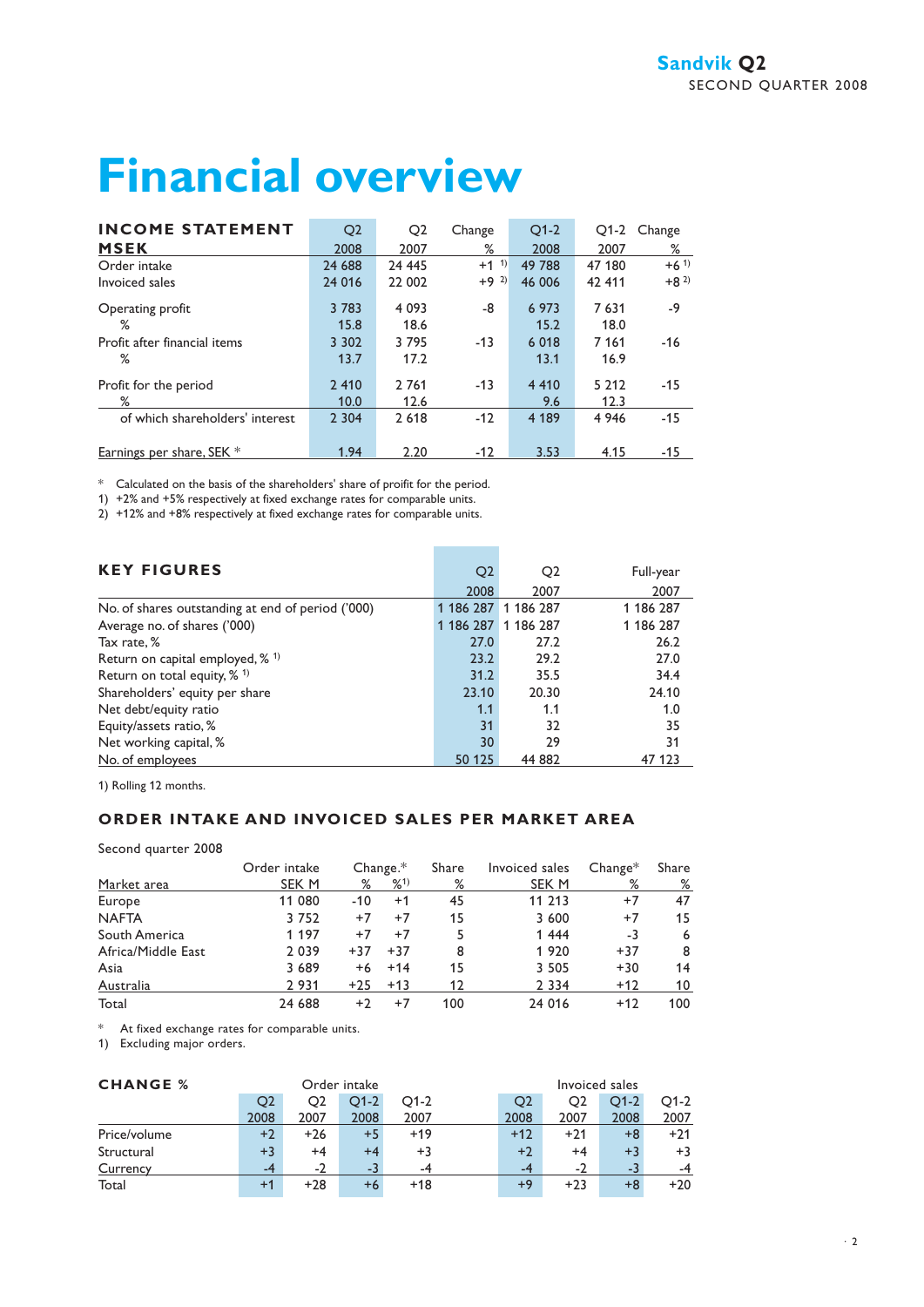# **Sales**





**Invoiced sales** in the second quarter amounted to SEK 24,016 M (22,002), an increase of 9% in total and of 12% excluding currency effects for comparable units. Changed currency rates had a negative impact of 4% on invoicing.

For Sandvik Tooling, the increase for comparable units excluding currency effects was 12%, and for Sandvik Mining and Construction 19%. Sandvik Materials Technology increased by 1%. After adjustments for price compensation related to metal prices, the business area's invoicing increased by 14%.

Both invoicing and order intake were positively affected by more working days compared with the preceding year, but negatively affected by price adjustments related to metal prices and fewer large orders than during the corresponding quarter in the preceding year. Underlying growth is estimated to about 13% for invoiced sales and about 9% for order intake.

**Order intake** totaled SEK 24,688 M (24,445), an increase of 1% in total and 2% excluding currency effects for comparable units and in comparison with a strong quarter in the preceding year. Changed currency rates had a negative impact on order intake of 4%.

Growth for comparable units and excluding currency effects was 10% for Sandvik Tooling and unchanged for Sandvik Mining and Construction, but adjusted for major project orders, growth was 16%. Order intake for Sandvik Materials Technology declined by 5%, but adjusted for effects of lower metal prices, the underlying order intake increased by about 9%.

Global demand remained favorable within

Sandvik's core areas during the quarter. The product mix was advantageous, with favorable order intake within oil, gas, nuclear power, aerospace, mining and medical technology.

In **Europe**, demand was stable in most markets. Activity was high and order intake favorable in energy-related industries, the engineering industry, parts of the automotive industry and the mining and construction industry, but flat in products for consumer-related applications. The reported change in order intake was negatively impacted by fewer project orders and lower metal prices compared to the previous year.

In **NAFTA**, growth remained favorable, and order intake was stable. Demand was high in mining, oil and gas, aerospace, petrochemical and process industries but continued weak for US automotive manufacturers and parts of the construction industry.

Development in **Africa and the Middle East**  was driven by a high investment activity and production in the mining industry, and order intake showed very strong growth with an increase of 37%.

Activity in **South America** was stable, and the order intake increased by 7%.

Demand in **Asia** remained favorable, and the order intake increased by 14% adjusted for major project orders. Growth remained favorable, primarily in China and India.

In **Australia**, demand was high in the mining and process industries, primarily relating to equipment. Order intake increased by 25%, but adjusted for major project orders, the increase was 13%.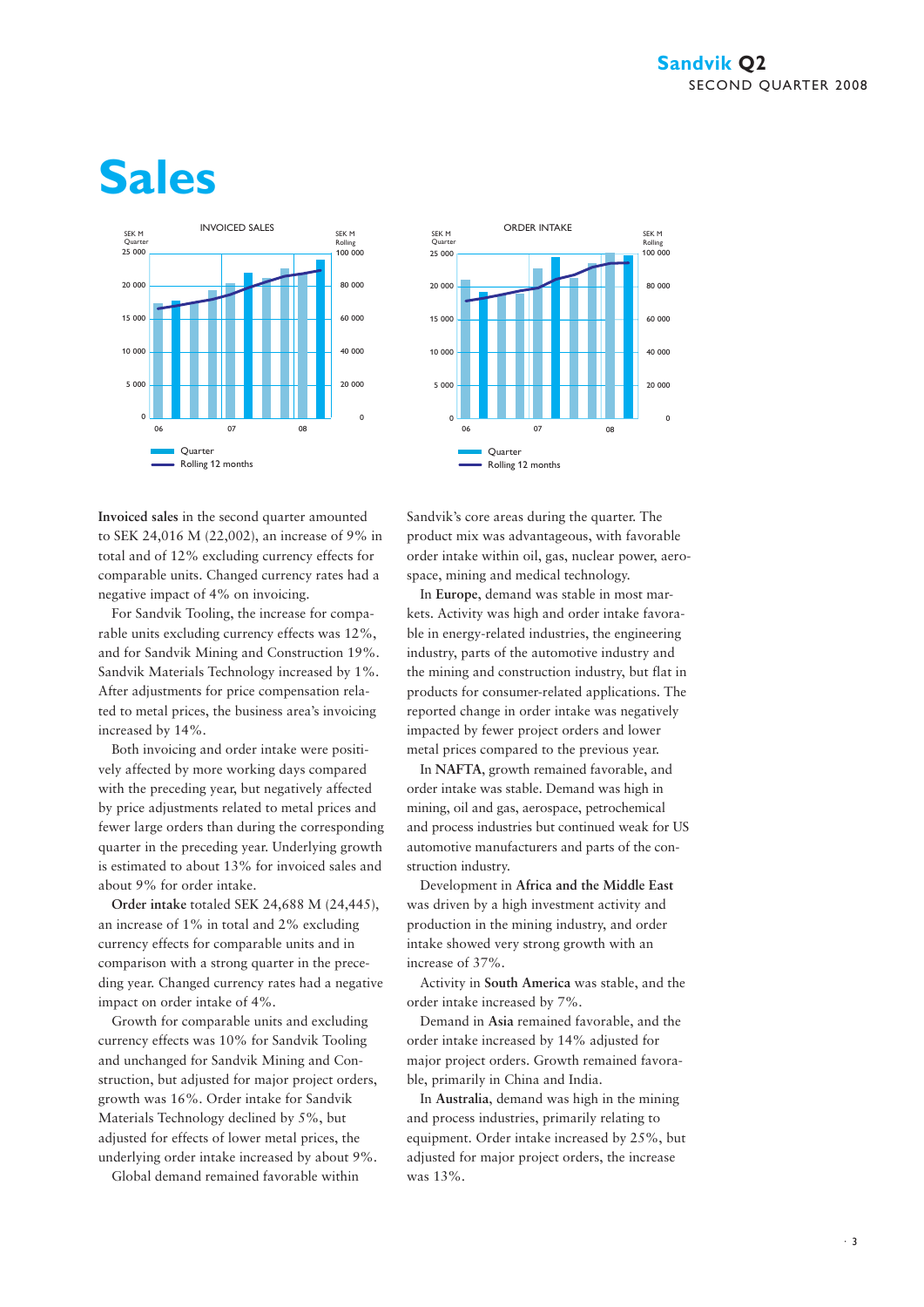

## **Earnings and return**

**Operating profit** in the second quarter amounted to SEK 3,783 M, a decline of 8% compared with the corresponding quarter in 2007. The operating margin amounted to 15.8% (18.6) of invoicing. Earnings were affected adversely in the amount of SEK 176 M for revaluation of inventories due to changed metal prices and by SEK 340 M due to changed currency rates. Adjusted for the metal price effects, the operating margin was 16.5%. Based on currency rates as at quarter end, a negative currency effect of approximately SEK 150 M is expected for the third quarter, and a negative currency effect for the full year estimated at approximately SEK 600 M.

Underlying profitability remained favorable in all business areas mainly due to higher volumes and favorable product mix. The high demand requires increased capacity in sales, production and distribution, which initially generates cost increases but ensures continued profitable growth. The integration of companies acquired in the past year continued as planned.





**Net financial items** amounted to SEK -481 M (-298), mainly due to increased net borrowing and increased interest rates. **Profit after financial income and expenses** was SEK 3,302 M (3,795), 13.7% of invoicing. **Net profit for the period** was SEK 2,410 M (2,761). **Earnings per share** declined by 12% to SEK 1.94 (2.20) but amounted to SEK 2.05 after adjustments for metal price effects.

**Cash flow** from operating activities improved to SEK 3,364 M (1,046), due primarily to higher invoicing and lower operating capital. **Investments** amounted to SEK 2,303 (2,030), of which company acquisitions accounted for SEK 673 M (884). Cash flow after investments amounted to SEK 1,144 M (neg: 542) for the quarter. **The return on capital employed** declined to 23.2% (29.2), mainly attributable to acquisitions and metal price effects. After adjustments for these return on capital employed totaled 27.0%. **The return on shareholders' equity** declined to 31.2% (35.5).

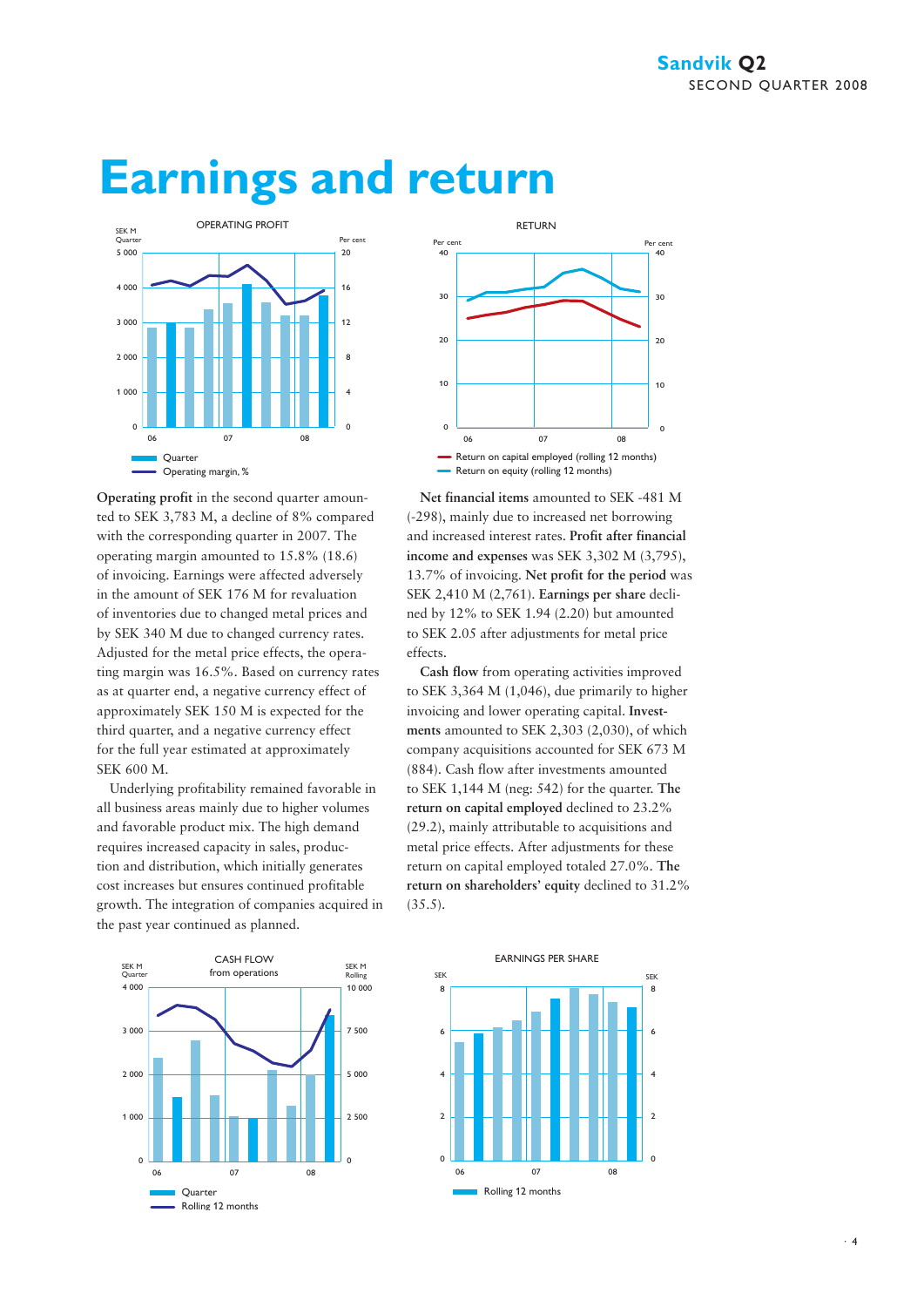# **Sandvik Tooling**

Sandvik Tooling's order intake in the second quarter amounted to SEK 6,720 M (6,440), an increase of 10% for comparable units excluding currency effects. Invoicing totaled SEK 6,721 M (6,324), an increase of 12% from the preceding year for comparable units excluding currency effects. The number of working days in the quarter had a positive impact on Sandvik Tooling's order intake and invoicing by 2-3 percentage points, while currency effects had a negative effect of about 4 percentage points.

Growth remained favorable for Sandvik Tooling in most large markets, and demand, particularly for carbide and diamond-based tools, increased further. Demand was high in Europe and stable in NAFTA in most segments, and order intake rose by 11% and 5%, respectively. The strong growth in Russia and China continued during the quarter. Activity was high in South America, and order intake increased by 11%.

Demand remained high in the engineering, oil and gas industries, in portions of the automotive industry and in the aerospace industry. Activity in the automotive industry was high in Asia and parts of Europe but remained low in North America.

Integration of the Norwegian acquisition Teeness proceeded according to plan. Strategic investments in new production facilities are in progress in e.g. China and Japan. During the quarter, 49% of the shares in the US company Percorp Inc. were acquired, which further strengthened Sandvik Tooling's offering of diamond-based tools.

Operating profit improved by 4% compared with the second quarter of 2007 and amounted to SEK 1,626 M (1,568). The operating margin amounted to 24.2% (24.8). Increased volumes, positive price trends and improved productivity offset increased costs for expansion in such areas as sales and R&D. Operating profit was negatively affected by currency effects in an amount of approximately SEK 130 M, corresponding to a negative effect on the operating margin of about 1 percentage point. Both operating profit and the operating margin were positively affected by a higher degree of utilization due to more working days. Changed raw material costs had no material impact on the operating margin. Adjusted for one-off items, mainly insurance compensation the previous year, the operating margin increased by approximately 0.5 percentage points compared to the previous year. Return on capital employed declined to 33.0%. (33.8). Excluding Diamond Innovations, return on capital employed increased to 35.9% (35.2).

During the quarter, Sandvik acquired the Norwegian company Teeness, which manufactures anti-vibration tools under the Silent Tools brand.



#### **SANDVIK TOOLING**

|                            | Q <sub>2</sub> | Q2      | Change  | $O1-2$  | $O1-2$   | Change |
|----------------------------|----------------|---------|---------|---------|----------|--------|
| SEK <sub>M</sub>           | 2008           | 2007    | %       | 2008    | 2007     | %      |
| Order intake               | 6 7 2 0        | 6 4 4 0 | $+10*$  | 13 649  | 12 761   | $+8*$  |
| Invoiced sales             | 6 7 2 1        | 6 3 2 4 | $+12 *$ | 13 3 21 | 12 3 2 1 | $+10*$ |
| Operating profit           | 1 6 2 6        | 1 5 6 8 | $+4$    | 3 2 2 1 | 3 0 0 5  | $+7$   |
| %                          | 24.2           | 24.8    |         | 24.2    | 24.4     |        |
| Return on capital employed | 33.0           | 33.8    |         | 33.0    | 33.8     |        |
| Number of employees        | 16 928         | 16 171  | $+5$    |         |          |        |

At fixed exchange rates for comparable units.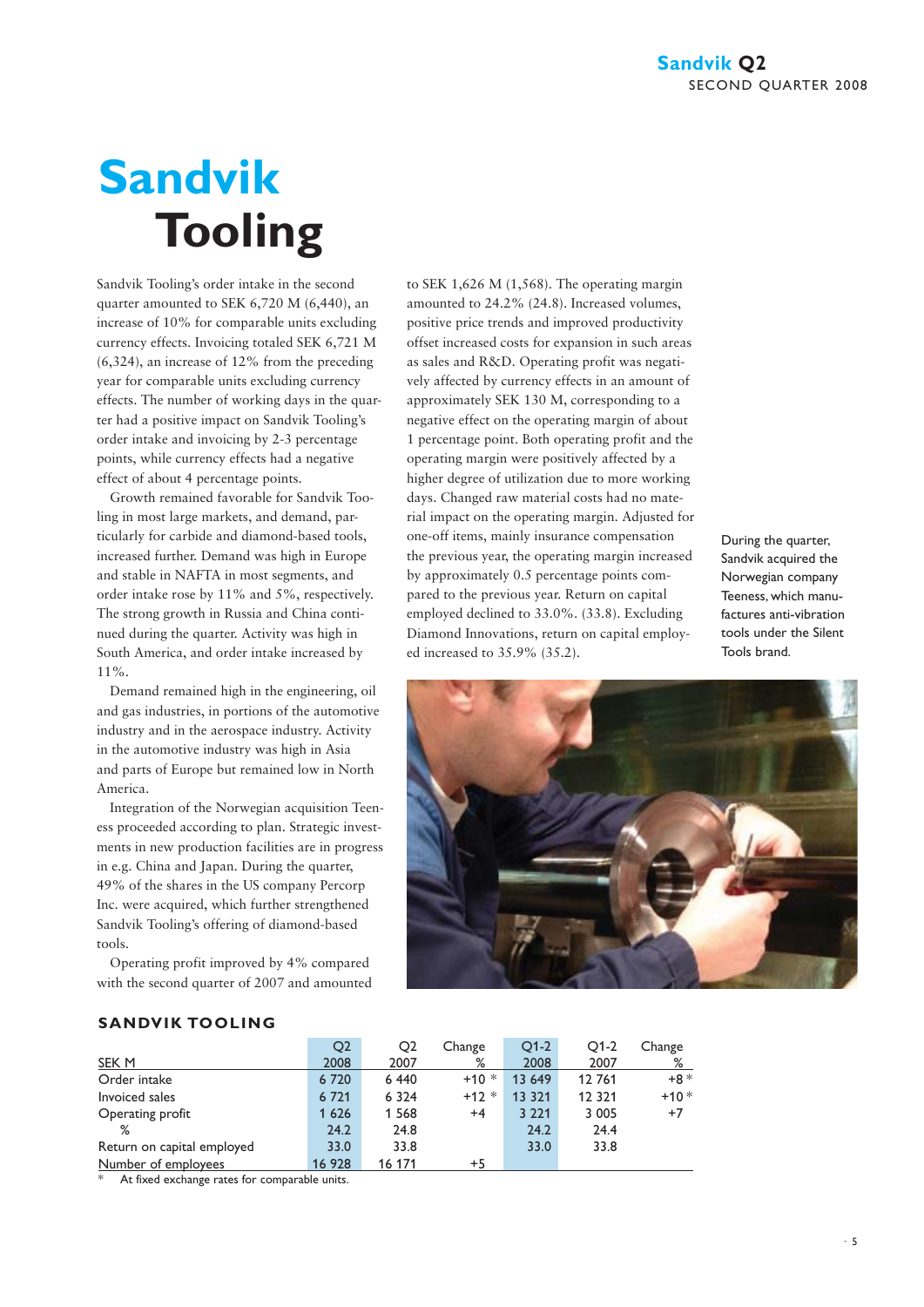# **Sandvik Mining and Construction**

Sandvik Mining and Construction's order intake in the second quarter amounted to SEK 10,389 M (10,175), unchanged from last year for comparable units excluding currency effects. Excluding major project orders order intake increased by 16%. Invoicing for comparable units excluding currency effects rose 19% to SEK 9,786 M (8,186). The proportion of projects in invoicing was 10% of total invoicing, while equipment increased to nearly 50% and after-market sales were slightly more than 40%. Order intake and invoicing were negatively affected by currency effects by about 4% and 5%, respectively.

Demand for equipment, tools and service among customers in the mining industry remained strong in Asia, Africa and Australia, favorable in Europe and South America and stable in NAFTA. Order intake was particularly strong for products for underground mining and exploratory drilling.

Demand in the construction industry was stable in Europe but slightly negative in the US compared to the previous year. In Africa and Asia, demand remained very high, and order intake adjusted for major projects increased by 48% and 21%, respectively.

Equipment deliveries were very favorable during the quarter, and the delivery situation improved, compared with the preceding quarter. Several projects are in progress to increase delivery capacity and improve efficiency in supply, manufacturing and distribution processes.

Operating profit increased during the second



One of Sandvik Mining and Construction's service operators in South Africa with a very low loader, specially designed for the narrow stopes of platinum mines.

quarter by 8% to SEK 1,370 M (1,269) or 14.0% (15.5) of invoicing. The increase was achieved primarily through greater volumes and a favorable product mix. Costs for increasing personnel in sales and service to strengthen capacity were charged against earnings. Currency effects had a negative impact of about SEK 180 M on profit and slightly more than 1 percentage point of the operating margin. Return on capital employed declined to 27.9% (32.2), but excluding the effects of the preceding year's acquisitions, return was 30.4%. (33.0)

|                            | O <sub>2</sub> | Q <sub>2</sub> | Change | $O1-2$  | $O1-2$  | Change |
|----------------------------|----------------|----------------|--------|---------|---------|--------|
| SEK M                      | 2008           | 2007           | %      | 2008    | 2007    | %      |
| Order intake               | 10 389         | 10 175         | $+0*$  | 20 918  | 18 825  | $+7$   |
| Invoiced sales             | 9786           | 8 1 8 6        | $+19*$ | 18 13 8 | 15 484  | $+13$  |
| Operating profit           | 1 3 7 0        | 1 2 6 9        | +8     | 2 5 5 5 | 2 3 7 1 | $+8$   |
| ℅                          | 14.0           | 15.5           |        | 14.1    | 15.3    |        |
| Return on capital employed | 27.9           | 32.2           |        | 27.9    | 32.2    |        |
| Number of employees        | 16 928         | 14 167         | $+19$  |         |         |        |

#### **SANDVIK MINING AND CONSTRUCTION**

At fixed exchange rates for comparable units.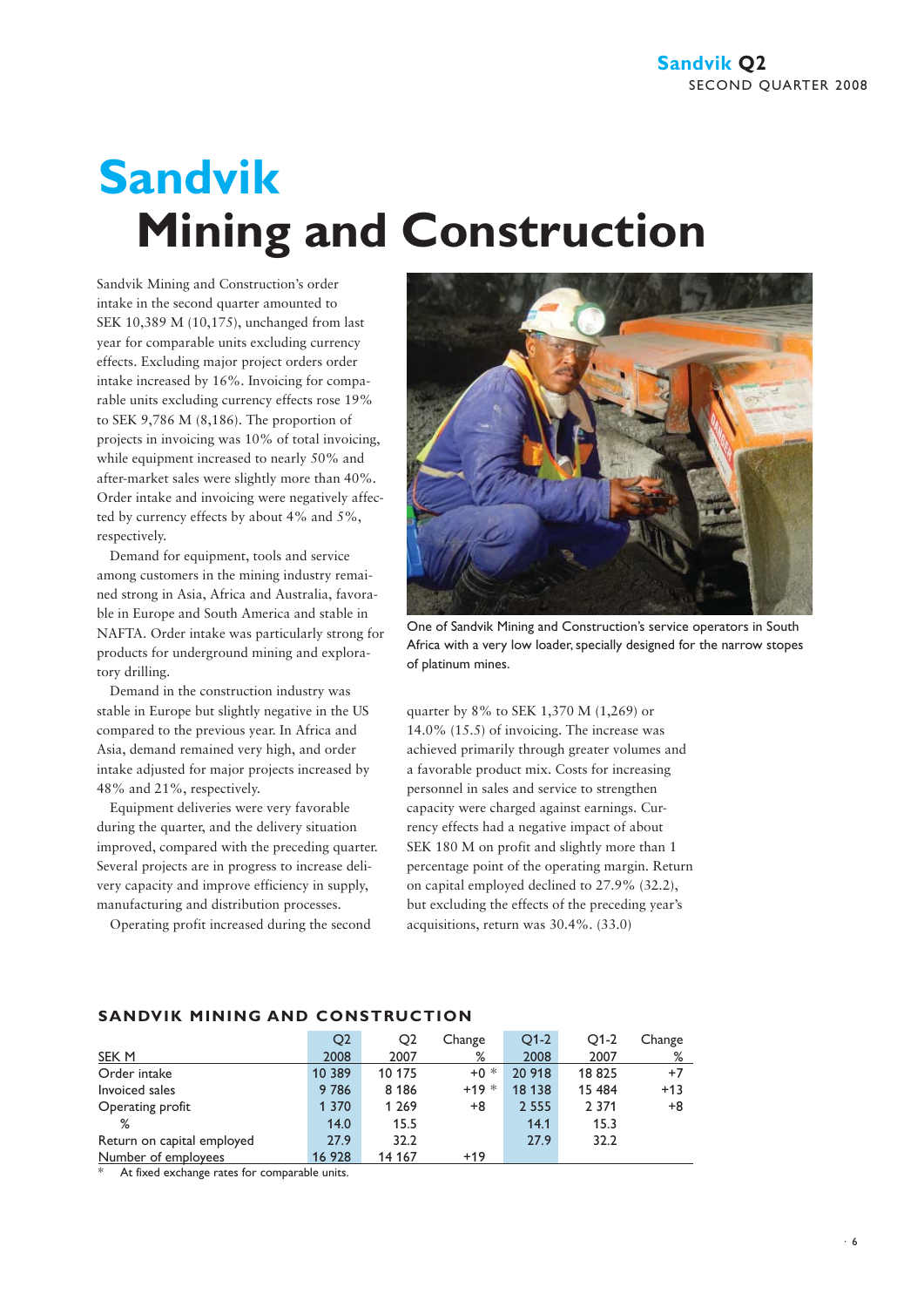# **Sandvik Materials Technology**

Sandvik Materials Technology's order intake in the second quarter amounted to SEK 5,899 M (6,266), down 5% compared with the preceding year, excluding currency effects for comparable units. Invoiced sales amounted to SEK 5,810 M (5,982), an increase of 1% excluding currency effects for comparable units. Order intake excluding currency, structural and price compensation effects increased by 9%, while invoicing increased by 14%. Lower price compensation for changed metal materials prices had a negative effect on order intake and invoicing of about 14 and about 13 percentage points, respectively.

The underlying demand for products from Sandvik Materials Technology was favorable during the quarter. The reported change in order intake was negatively impacted by lower metal prices and slightly weaker order intake from the oil industry compared to the previous year. Demand for high value-added niche products remained strong, primarily from customers in sectors such as energy, oil and gas, aerospace, medical technology, nuclear power and process industries. Demand was favorable in the majority of markets, most notably in North America, Asia and Australia. Order intake from and deliveries to the oil industry increased during the quarter following a decline at the end of the preceding quarter. Activity was high in the nuclear power industry in several countries. Demand for products for consumer-related applications was flat, as was demand for certain standard products in Europe.

Declining nickel prices also affected profits in the second quarter. Nickel inventory levels at 30 June were about 10,000 tons (11,000 in Q1) including raw material, work in progress and finished goods. An average price of about USD 27,000 per ton in combination with a weaker

Highly polished bands are used in the electronics industry, in part for manufacturing of LCD screens.

USD resulted in a negative impact on profit of SEK 176 M due to revaluation of metal inventories. Cash flow was not affected by these revaluation effects. Based on the current metal prices and exchange rates, a negative impact on profit of SEK 250-300 M due to changed values on



total inventories is expected in the second half of the year.

Operating profit was positively affected by high volumes and a positive price trend, but also negatively by valuation effects resulting from lower metal prices. In order to further improve profitability the efforts to increase efficiency will be intensified. As part of this the number of employees will through natural attrition be gradually reduced by about 10%.

Currency effects had a marginal effect on profit for the quarter. The reported operating profit declined by 43% and amounted to SEK 534 M (943) or 9.2% of invoicing. Adjusted for the effects of inventory revaluation, the underlying operating profit was SEK 710 M or 12.2% of invoicing. Return on capital employed amounted to 7.2% (20.4) for the most recent four quarters. Adjusted for nickel price effects, the return on capital employed in the second quarter was 14.5%.

| SANDVIK MATERIALS TECHNOLOGY |  |
|------------------------------|--|
|------------------------------|--|

|                            | O <sub>2</sub> | O <sub>2</sub> | Change          | $O1-2$ | $Q1-2$ | Change |
|----------------------------|----------------|----------------|-----------------|--------|--------|--------|
| <b>SEK M</b>               | 2008           | 2007           | %               | 2008   | 2007   | %      |
| Order intake               | 5899           | 6 2 6 6        | $+9 *$          | 11 820 | 12 460 | $+8$   |
| Invoiced sales             | 5810           | 5 9 8 2        | $\ast$<br>$+14$ | 11 212 | 11 586 | $+11$  |
| Operating profit           | 534            | 943            | $-43$           | 617    | 1 727  | $-64$  |
| %                          | 9.2            | 15.8           |                 | 5.5    | 14.9   |        |
| Return on capital employed | 7.2            | 20.4           |                 | 7.2    | 20.4   |        |
| Number of employees        | 9 4 0 4        | 8 4 0 7        | $+12$           |        |        |        |

At fixed exchange rates for comparable units and adjusted for metal price effects.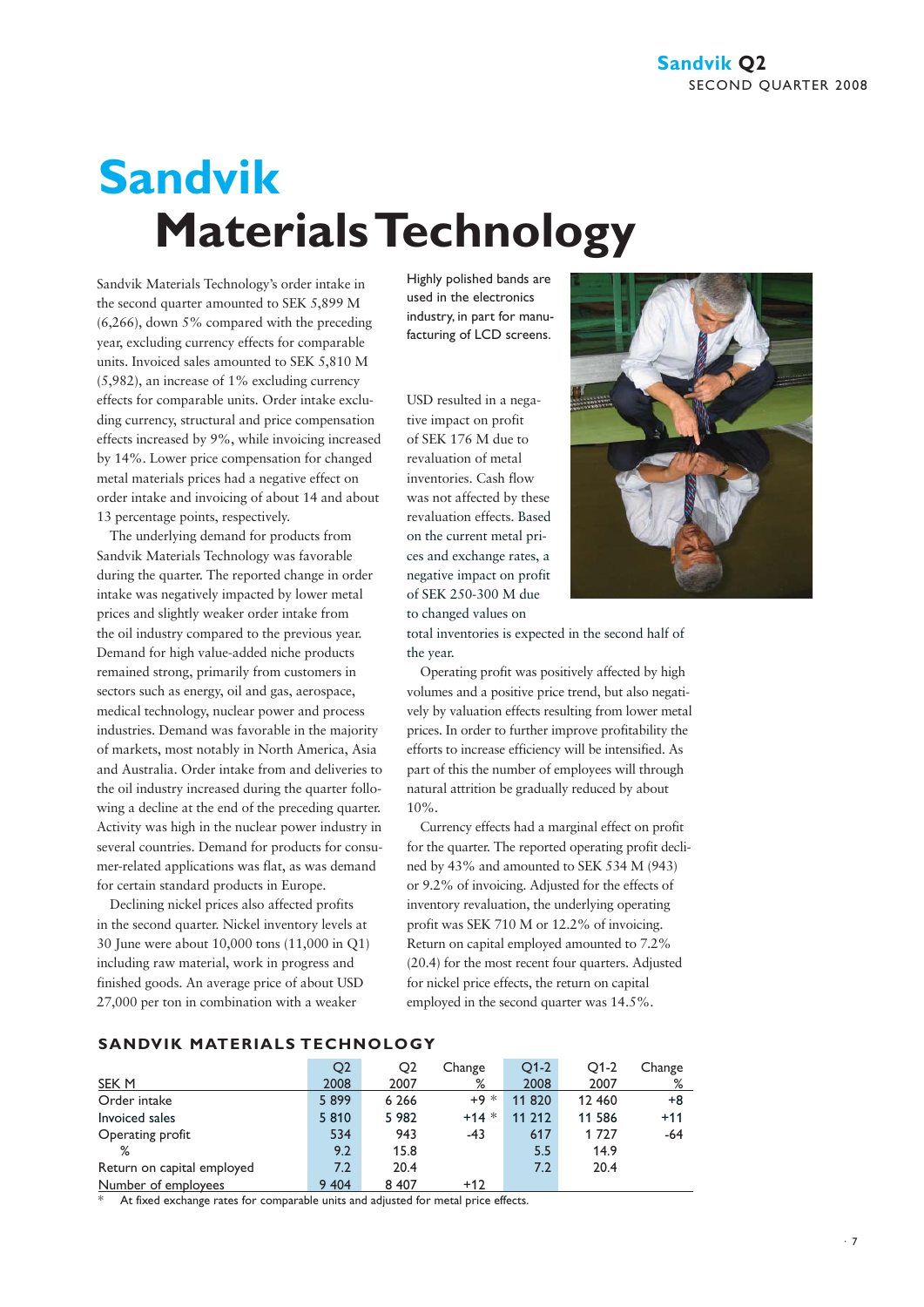### **Parent Company**

The Parent Company's invoicing during the second quarter of 2008 amounted to SEK 5,566 M (5,491) and the operating result amounted to SEK 199 M (202). For the period January – June 2008 the invoicing was SEK 11,101 M (10,768) and the operating loss SEK 85 M (profit 517).

The operating result for the Parent Company as well as for the Group was negatively affected by the nickelprice effects in Sandvik Materials Technology.

Income from shares in Group companies consists primarily of dividends from these and amounted to SEK 3,256 M (3177). Interest–bearing liabilities less cash and cash-equivalents and interest-bearing assets amounted to SEK 14,917 as at 30 June, 2008 (SEK 10,240 M as at 31 December, 2007). The net debt for the Parent Company has increased as a result of the settlement of Group contributions and payment of dividends to shareholders. Investments in fixed assets amounted to SEK 855 M (554).

### **Significant events**

- In April, Sandvik Mining and Construction acquired the remaining 49% of the Brazilian company MGS in accordance with the agreement in effect from the time of acquisition in March 2004. The company is a leading manufacturer of large transporters for mines and harbors and for customers handling bulk materials.
- In April, Sandvik Mining and Construction reached an agreement with Husqvarna Construction Products Sweden AB to divest the construction division Sandvik Nora, which was included in the acquisition of Hagby-Asahi AB in 2006. The division has about 30 employees, and sales amounted to about SEK 65 M in 2007.
- Among other resolutions the Annual General Meeting, held on 29 April, approved a dividend of SEK 4.00 per share (totally SEK 4,475 M) for 2007. The distribution was completed in May. At the meeting Mr. Simon Thompson was elected new member of the board as Mrs. Sigrun Hjelmquist declined reelection.
- In May, Sandvik Materials Technology reached an agreement to acquire the British company Eurocut Ltd. The company manufactures instruments and implants for the medical sector and thus strengthens Sandvik's capacity and expertise in this area. Eurocut had sales of about SEK 60 M in 2007 with about 60 employees.
- In June, Sandvik Mining and Construction received an order for mining equipment and systems for a surface mine in Australia. The total order value is estimated at about SEK 730 M.
- In June, Sandvik Tooling acquired 49% of the shares in the US company Precorp Inc. The company develops, produces and distributes tools in polycrystalline diamond and hardened carbide for cutting applications in advanced composite materials. The acquisition strengthens Sandvik Tooling's offering in diamond-equipped tools. Precorp's sales amounted to about SEK 140 M in 2007, and the number of employees was 140. Precorp is reported as an associated company in accordance with the equity method.
- In July, Sandvik Tooling completed the acquisition of the Norwegian company Teeness ASA. The company is the market leader with respect to development and production of anti-vibration-tools. The acquisition strengthens Sandvik Tooling's offering primarily to the aerospace and energy industries. The number of employees is about 105, and sales in 2007 amounted to approximately SEK 200 M. The acquisition was consolidated as of 30 May. The sale of Teeness products is made through Sandvik Coromant's sales organization.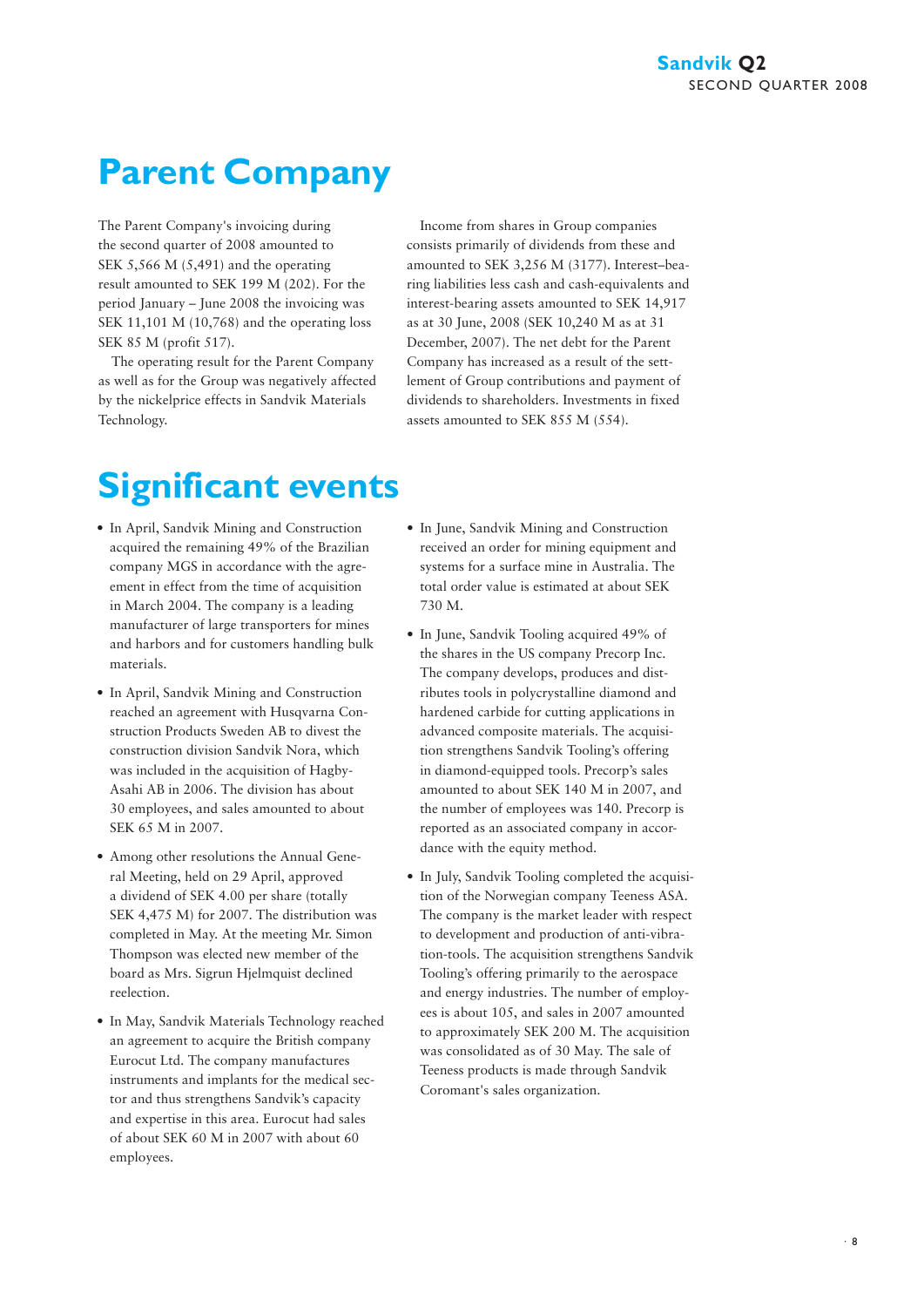### **Acquisitions and divestments**

The total purchase consideration for operations acquired during the second quarter amounted to SEK 935 M. Of the purchase consideration, a preliminary amount of SEK 422 M comprises goodwill and other intangible assets. The number of employees in acquired operations amounted to 704 persons. The accumulated effect from acquisitions was SEK 111 M on invoicing and SEK -16 M on profit after tax.

#### **Acquisitions during the latest 12 months**

| Business area                   | Company/unit                          | Closing   | Annual revenue | No. of    |
|---------------------------------|---------------------------------------|-----------|----------------|-----------|
|                                 |                                       | date      | SEK M          | employees |
| Sandvik Mining and Construction | Extec Screens and Crushers Ltd, UK    | 31 May 07 | 1800           | 450       |
| Sandvik Mining and Construction | Fintec Crushing and Screening Ltd, UK | 31 May 07 | 560            | 325       |
| Sandvik Materials Technology    | Doncasters Medical Technologies, UK   | 13 Jul 07 | 500            | 430       |
| Sandvik Materials Technology    | <b>IKB Medical Technologies, USA</b>  | 14 Dec 07 | 90             | 90        |
| Sandvik Mining and Construction | IN Precise, Canada                    | 28 Jan 08 | 100            | 70        |
| Sandvik Materials Technology    | Medtronic Inc., USA (part of)         | 1 Feb 08  | 140            | 110       |
| Sandvik Mining and Construction | Corstor International, South Africa   | 29 Feb 08 | 70             | 100       |
| Sandvik Mining and Construction | Aubema, Germany                       | 3 Apr 08  | 160            | 80        |
| Sandvik Mining and Construction | Sanslip, Sweden                       | 7 Apr 08  | 15             | 9         |
| Sandvik Materials Technology    | Eurocut, UK                           | 2 May 08  | 60             | 60        |
| Seco Tools                      | ALG, Russia                           | 5 May 08  | 100            | 170       |
| Sandvik Tooling                 | Teeness, Norway                       | 30 May 08 | 200            | 105       |
| Sandvik Tooling                 | Precorp, USA (49%)                    | 12 Jun 08 |                |           |

#### **Divestments during the latest 12 months**

| Business area                | Company/unit                                                        | Closing   | Annual revenue | No. of    |
|------------------------------|---------------------------------------------------------------------|-----------|----------------|-----------|
|                              |                                                                     | date      | SEK M          | employees |
| Sandvik Materials Technology | Outokumpu Stainless Tubular Products,<br>minority share 11,6%       | 30 Apr 07 |                |           |
| Sandvik Materials Technology | Sandvik Sorting Systems                                             | 29 Jun 07 | 1 000          | 300       |
| Sandvik Tooling              | Sandvik Tobler                                                      | 31 Jan 08 | 85             | 80        |
|                              | Sandvik Mining and Construction Sandvik Nora, construction division | 30 Apr 08 | 65             | 30        |

#### **Accounting policies**

This interim report was prepared in accordance with IFRS, applying IAS 34, Interim Financial Reporting. The same accounting and valuation policies were applied as in the most recent annual report.

From 2008, Sandvik has adjusted the distribution of costs between Cost of sales and services and Administrative expenses to increase accuracy and clarity and thereby improve the reporting of operations. This means that both the adjusted gross profit margin and administrative expenses increased by approximately 1 percentage points for the quarter. These adjustments have no impact on operating profit. Figures for 2007 were restated in this report.

#### **Risks and uncertainty factors**

Sandvik is a global group represented in 130 countries and is as such exposed to a number of commercial and financial risks. Accordingly, risk management is an important process for Sandvik in relation to established targets. Efficient risk management is an ongoing process conducted within the framework of business control, and is part of the ongoing operations follow-up and forward-looking assessment of operations. Sandvik's risk exposure for the coming six-month period is assumed not to deviate from the inherent exposure associated with Sandvik's ongoing business operations. For a more in-depth analysis of risks, refer to Sandvik's 2007 Annual Report.

#### **Transactions with related parties**

No transactions between Sandvik and related parties that have significantly affected the company's position and earnings have taken place.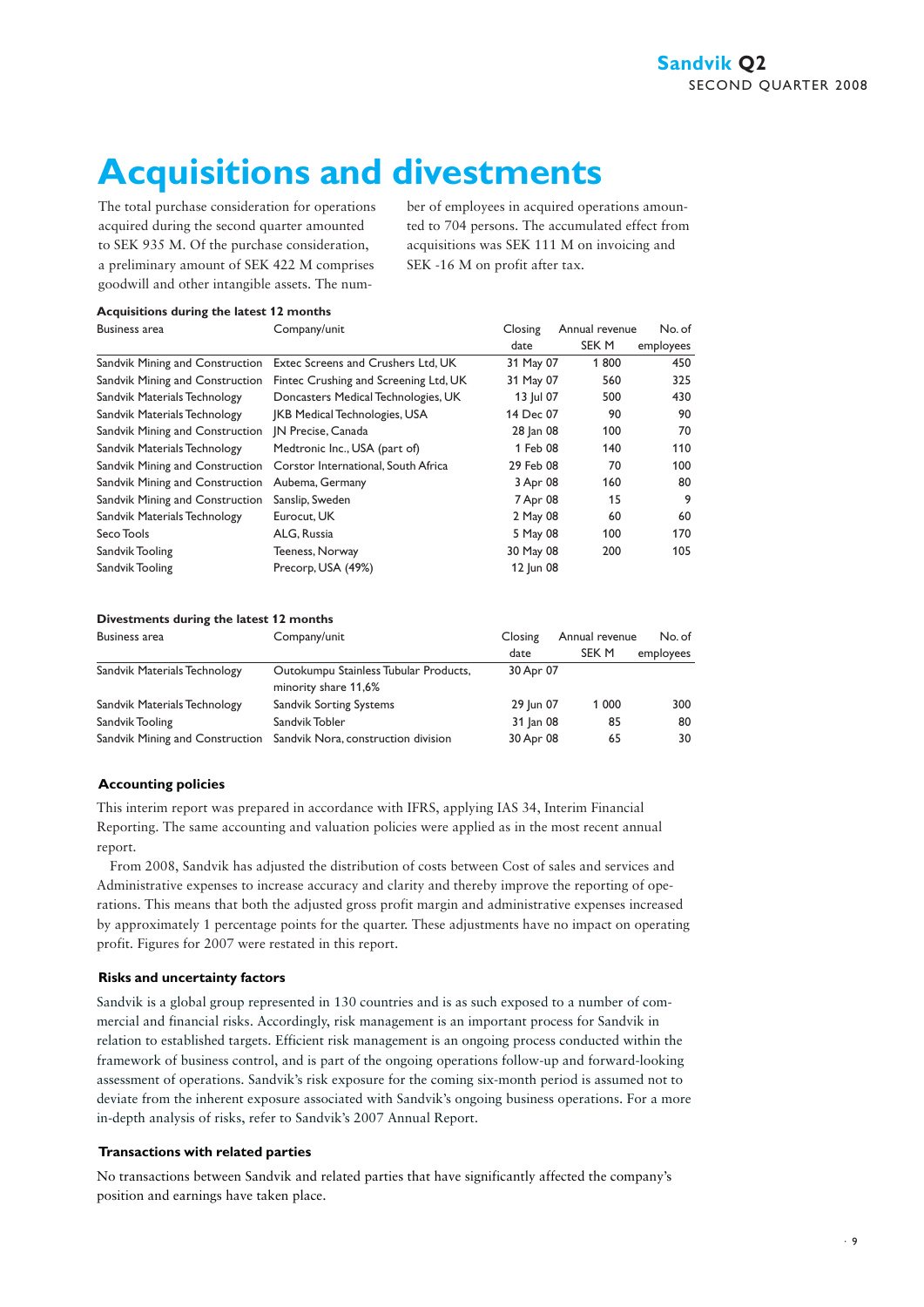#### **Certification**

The Board of Directors and the CEO certify that the interim report on the first six months gives a fair view of the Company's and the Group's operations, position and earnings, and describes the significant risks and uncertainty factors to which the Group is exposed.

> Sandviken, 18 July 2008 Sandvik AB; (publ)

Lars Pettersson CEO and Director

Clas Åke Hedström Anders Nyrén Georg Ehrnrooth Chairman Vice Chairman Director

Simon Thompson Tomas Kärnström Jan Kjellgren Director Director Director

Director Director Director

Egil Myklebust Hanne de Mora Fredrik Lundberg

Sandvik discloses the information provided herein pursuant to the Securities Market Act and/or the Financial Instruments Trading Act. The information was submitted for publication on 18 July at 08:00 CET.

#### **Appendices:**

1. Condensed financial statement of the Group.

- 2. Condensed financial statement of the Parent Company.
- 3. Invoicing and operating profit.

The company's auditors have not conducted a special review of the Q2 2008 report. The Sandvik Group's interim report for the third quarter of 2008 will be published on 30 October 2008.

Additional information may be obtained from Jan Lissåker, Sandvik Investor Relations at tel. +46 26 26 10 23 or by e-mail to info.ir@ sandvik.com.

A teleconference will be held on 18 juli 2008 at 13.00 CET at Operaterrassen in Stockholm.

#### **Calendar:**

| $18$ July      | Second-quarter report 2008               |
|----------------|------------------------------------------|
| 4 Sep          | Capital Markets Day 2008                 |
| 30 Oct         | Third-quarter report 2008                |
| Calendar 2009: |                                          |
| 4 Feb          | Fourth-quarter and full-year report 2008 |
| 29 Apr         | First-quarter report 2009 and AGM        |

**POSTAL ADDRESS** Sandvik AB SE-811 81 Sandviken

**PUBLIC COMPANY (publ) PHONE AND FAX** Corp. Reg. No: 556000-3468 VAT No: SE663000060901 +46 26 26 00 00 +46 26 26 10 22

**WEB SITE AND E-MAIL** www.sandvik.com info.group@sandvik.com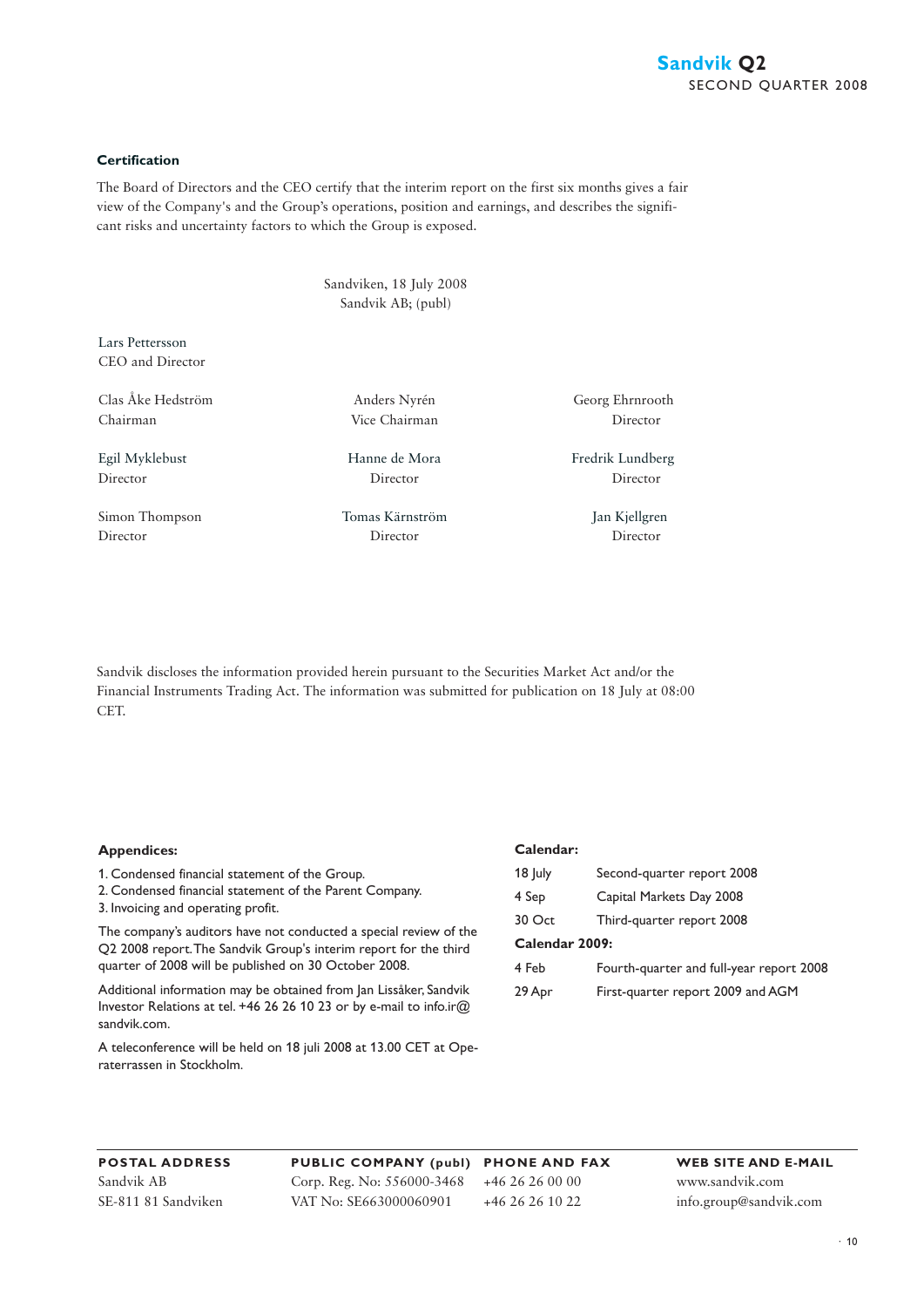# **Appendix 1**

#### **The Group in brief**

| <b>INCOME STATEMENT</b>             | Q <sub>2</sub> | O <sub>2</sub> | Change | $Q1-2$   | $O1-2$   | Change |
|-------------------------------------|----------------|----------------|--------|----------|----------|--------|
| <b>SEK M</b>                        | 2008           | 2007           | %      | 2008     | 2007     | %      |
| Revenue                             | 24 0 16        | 22 002         | $+9$   | 46 006   | 42 411   | $+8$   |
| Cost of sales and services          | $-15496$       | $-14071$       | $+10$  | $-29800$ | $-27022$ | $+10$  |
| Gross profit                        | 8 5 2 0        | 7931           | $+7$   | 16 20 6  | 15 389   | $+5$   |
| % of revenues                       | 35.5           | 36.0           |        | 35.2     | 36.3     |        |
| Selling expenses                    | $-2858$        | $-2577$        | $+11$  | $-5591$  | $-5094$  | $+10$  |
| Administrative expenses             | $-1.349$       | $-1066$        | $+27$  | $-2641$  | $-2031$  | $+30$  |
| Research and development costs      | $-525$         | $-450$         | $+17$  | $-1017$  | $-867$   | $+17$  |
| Other operating income and expenses | $-5$           | 255            |        | 16       | 234      |        |
| Operating profit                    | 3 7 8 3        | 4 0 9 3        | -8     | 6 973    | 7631     | $-9$   |
| % of revenues                       | 15.8           | 18.6           |        | 15.2     | 18.0     |        |
| Financial income                    | 21             | 91             |        | 114      | 227      |        |
| Financial expenses                  | $-502$         | $-389$         |        | $-1069$  | $-697$   |        |
| Financial net                       | $-481$         | $-298$         | $+61$  | $-955$   | $-470$   | $+103$ |
| Profit after financial items        | 3 3 0 2        | 3795           | $-13$  | 6 0 18   | 7 1 6 1  | $-16$  |
| % of revenues                       | 13.7           | 17.2           |        | 13.1     | 16.9     |        |
| Income tax expense                  | $-892$         | $-1034$        | -14    | $-1608$  | $-1949$  | $-17$  |
| Profit for the period               | 2 4 1 0        | 2761           | $-13$  | 4 4 1 0  | 5 2 1 2  | $-15$  |
| % of revenues                       | 10.0           | 12.6           |        | 9.6      | 12.3     |        |
| of which minority interests         | 106            | 143            | $-26$  | $-221$   | 266      | $-17$  |
| of which shareholders' interest     | 2 3 0 4        | 2 6 18         | $-12$  | 4 1 8 9  | 4 9 4 6  | -15    |
| Earnings per share, SEK             | 1.94           | 2.20           | $-12$  | 3.53     | 4.15     | $-15$  |

| <b>BALANCE SHEET</b>                         | 30 June  | 30 June | Change | 31 Dec   |
|----------------------------------------------|----------|---------|--------|----------|
| <b>SEK M</b>                                 | 2008     | 2007    | %      | 2007     |
| Intangible assets                            | 11 256   | 9 5 8 9 | $+17$  | 11 425   |
| Property, plant and equipment                | 22 142   | 19 233  | $+15$  | 20895    |
| Financial assets                             | 3 9 9 5  | 3 8 8 5 | $+3$   | 3779     |
| Inventories                                  | 25 657   | 23 532  | $+9$   | 25 301   |
| Current receivables                          | 24 135   | 20 823  | $+16$  | 22 0 29  |
| Cash and cash equivalents                    | 3 2 9 3  | 2 1 3 5 | +54    | 2 0 0 6  |
| Total assets                                 | 90 478   | 79 197  | $+14$  | 85 435   |
|                                              |          |         |        |          |
| Total equity                                 | 28 304   | 25 106  | $+13$  | 29 823   |
| Non-current interest-bearing liabilities     | 21 445   | 17 909  | $+20$  | 21 477   |
| Non-current non-interest-bearing liabilities | 5 4 5 7  | 4 4 2 1 | $+23$  | 5 3 7 6  |
| Current interest-bearing liabilities         | 14 4 5 6 | 12 865  | $+12$  | 10 469   |
| Current non-interest-bearing liabilities     | 20816    | 18896   | $+10$  | 18 290   |
| Total equity and liabilities                 | 90 478   | 79 197  | $+14$  | 85 435   |
|                                              |          |         |        |          |
| Net working capital *                        | 28 499   | 26 646  | $+7$   | 28 804   |
| Loans                                        | 33 137   | 27 362  | $+21$  | 28 5 5 4 |
| Net debt $**$                                | 31 305   | 27678   | $+13$  | 28 905   |
| Minority interests in total equity           | 891      | 988     | -10    | 1 209    |
|                                              |          |         |        |          |

\*) Inventories + trade receivables excl. prepaid income taxes, reduced by non-interest-bearing liabilities excl. tax liabilities.

\*\*) Current and non-current interest-bearing liabilities including net provisions for pensions, less cash and cash equivalents.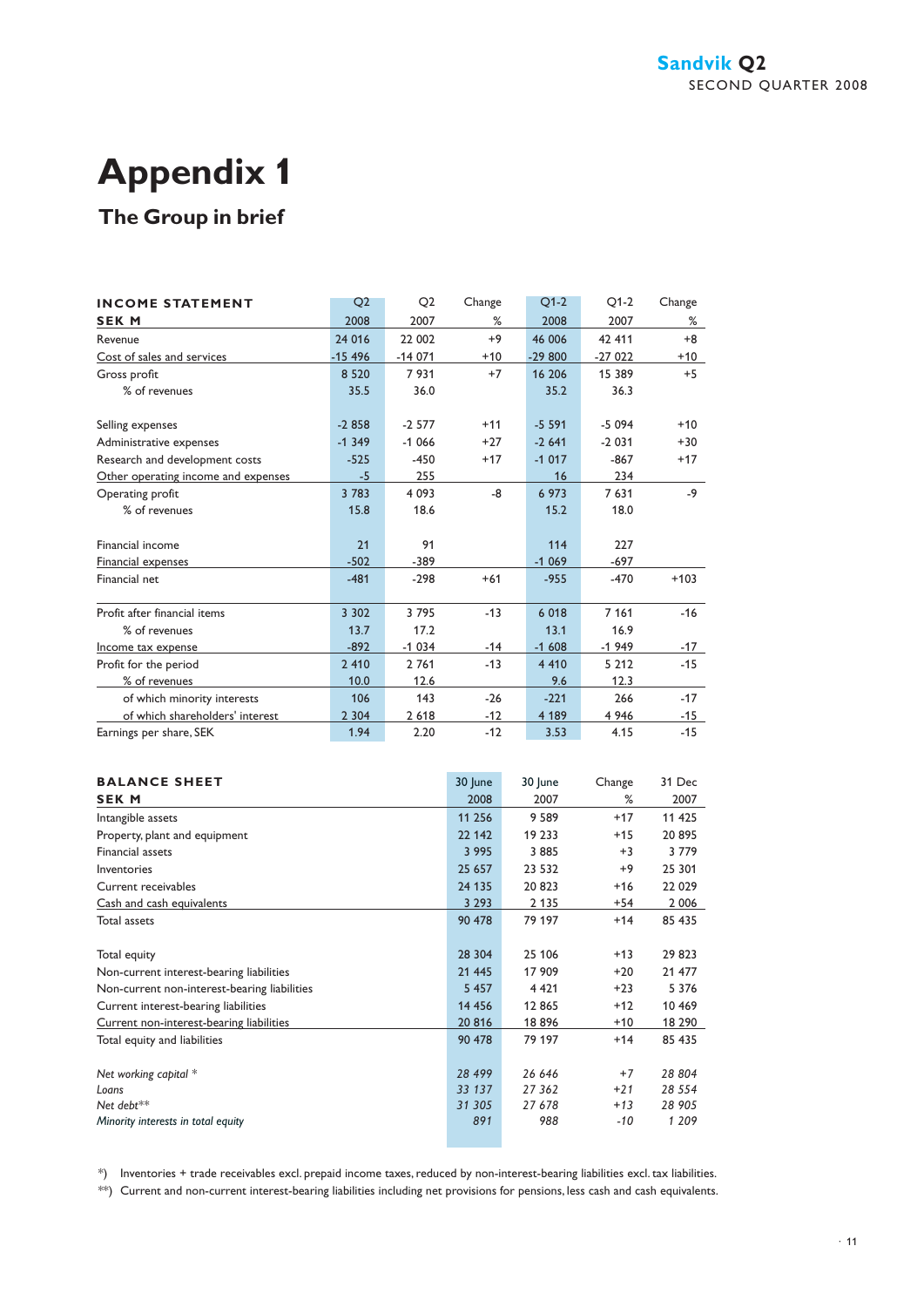### Appendix 1 (cont.)

| <b>CHANGE IN TOTAL EQUITY</b>                                            | $O1-2$    | $O1-2$   |
|--------------------------------------------------------------------------|-----------|----------|
| <b>SEK M</b>                                                             | 2008      | 2007     |
| Opening equity as shown in approved balance sheet for the preceding year | 29 823    | 27 198   |
| Currency translation differences                                         | $-729$    | $+644$   |
| Equity settled share based payments                                      | $-36$     | $-118$   |
| Effect of hedge accounting in accordance with IAS 39                     | $+94$     | $-64$    |
| <b>Dividends</b>                                                         | $-5, 111$ | $-4207$  |
| Acquisition of minority interest                                         | $-147$    |          |
| Redemption of own shares                                                 | ۰         | $-3,559$ |
| Net profit for the period                                                | $+4410$   | $+5212$  |
| Closing equity                                                           | 28 304    | 25 106   |

| <b>CASH-FLOW STATEMENT</b><br><b>SEK M</b>                            | Q <sub>2</sub><br>2008 | Q <sub>2</sub><br>2007 | $Q1-2$<br>2008 | $Q1-2$<br>2007 |
|-----------------------------------------------------------------------|------------------------|------------------------|----------------|----------------|
| Cash flow from operating activities                                   |                        |                        |                |                |
| Income after financial income and expenses                            | $+3.302$               | +3 796                 | $+6018$        | $+7161$        |
| Adjustment for depreciation, amortization and impairment losses       | $+824$                 | $+805$                 | $+1681$        | $+1551$        |
| Adjustment for items that do not require the use of cash              | $-153$                 | $-56$                  | $-286$         | $-234$         |
| Income tax paid                                                       | $-1027$                | $-971$                 | $-1797$        | $-1909$        |
| Cash flow from operating activities before changes in working capital | $+2946$                | $+3574$                | $+5616$        | $+6569$        |
| Changes in working capital                                            |                        |                        |                |                |
| Change in inventories                                                 | $-21$                  | $-2212$                | $-892$         | $-3,584$       |
| Change in operating receivables                                       | $-981$                 | $-1207$                | $-1796$        | $-2509$        |
| Change in operating liabilities                                       | $+1420$                | $+891$                 | $+2432$        | $+1615$        |
| Cash flow from operating activities                                   | $+3.364$               | $+1046$                | $+5360$        | $+2091$        |
| Cash flow from investing activities                                   |                        |                        |                |                |
| Acquisitions of companies and shares, net of cash acquired            | $-673$                 | $-884$                 | $-923$         | $-2886$        |
| Acquisitions of property, plant and equipment                         | $-1630$                | $-1146$                | $-3092$        | $-2.187$       |
| Proceeds from sale of companies and shares, net of cash disposed of   | $+33$                  | $+358$                 | $+83$          | $+358$         |
| Proceeds from sale of property, plant and equipment                   | $+50$                  | $+84$                  | $+163$         | $+148$         |
| Cash flow from investing activities                                   | $-2220$                | $-1.588$               | $-3769$        | $-4567$        |
| Net cash flow after investing activities                              | $+1$ 144               | $-542$                 | $+1$ 591       | $-2476$        |
| Cash flow from financing activities                                   |                        |                        |                |                |
| Change in borrowings                                                  | $+6$ 130               | +8 294                 | $+5542$        | $+10.651$      |
| Exercise of personnel options program                                 | $-3$                   | $-24$                  | $-44$          | -89            |
| Redemption of own shares                                              |                        | $-3559$                |                | $-3559$        |
| Payment to new pension fund                                           | $-663$                 |                        | $-663$         |                |
| Dividends paid                                                        | $-5111$                | $-4207$                | $-5111$        | $-4207$        |
| Cash flow from financing activities                                   | $+353$                 | $+504$                 | $-276$         | $+2796$        |
| Cash flow for the period                                              | $+1497$                | -38                    | $+1$ 315       | $+320$         |
| Cash and cash equivalents at beginning of the period                  | $+1745$                | $+2$ 148               | $+2006$        | $+1745$        |
| Exchange-rate differences in cash and cash equivalents                | $+51$                  | $+25$                  | $-28$          | $+70$          |
| Cash and cash equivalents at the end of the period                    | $+3293$                | $+2$ 135               | $+3293$        | $+2$ 135       |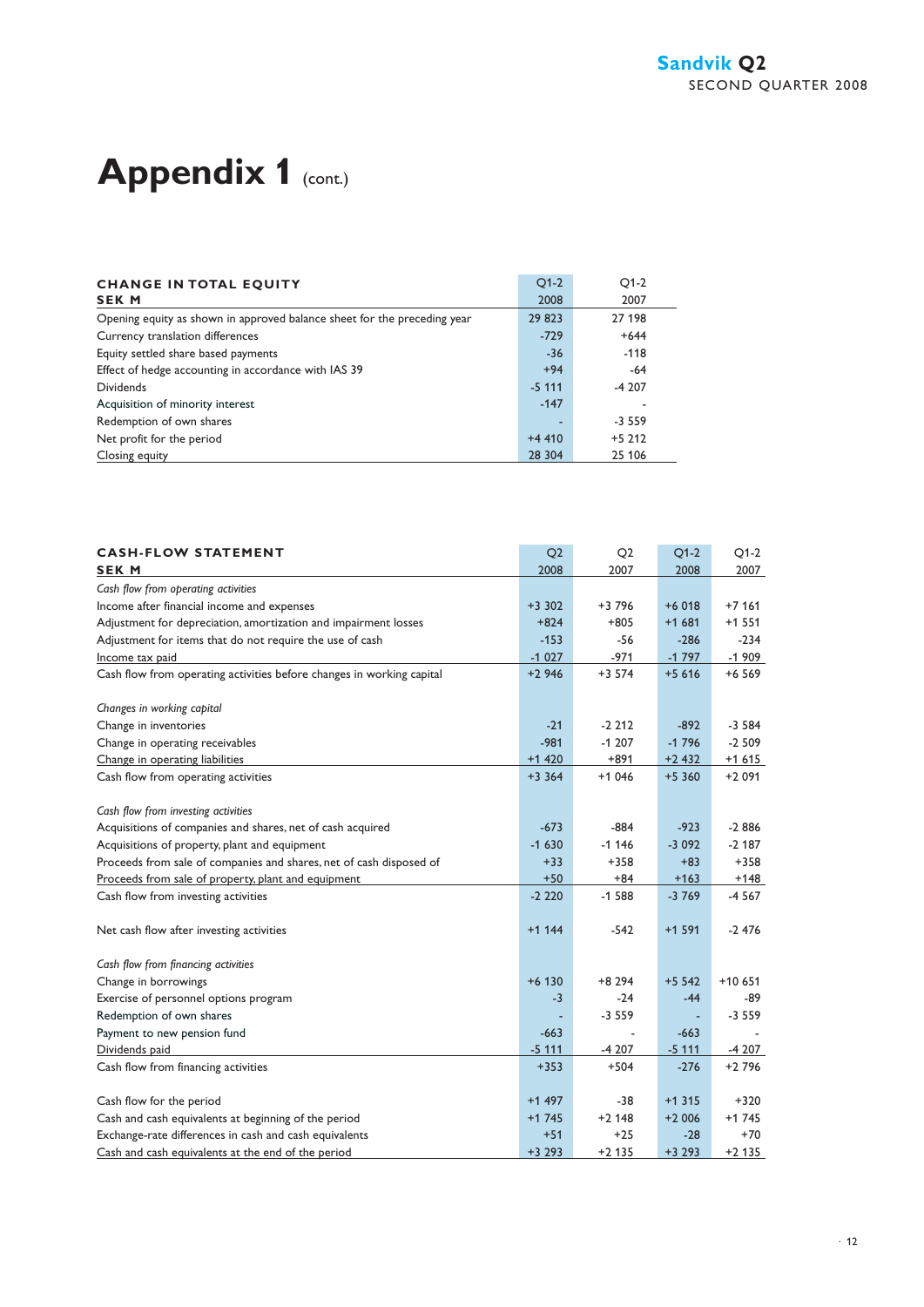## **Appendix 2**

#### **Parent company in brief**

| <b>INCOME STATEMENT</b>                    | Q <sub>2</sub>           | Q2      | Change         | $Q1-2$        | $Q1-2$  | Change        |
|--------------------------------------------|--------------------------|---------|----------------|---------------|---------|---------------|
| <b>SEK M</b>                               | 2008                     | 2007    | %              | 2008          | 2007    | %             |
| Revenue                                    | 5 5 6 6                  | 5 4 9 1 | 1              | 11 101        | 10 768  | 3             |
| Cost of sales and services                 | $-4241$                  | -4 156  | 2              | $-8981$       | $-8123$ | 11            |
| Gross profit                               | 1 3 2 5                  | 1 3 3 5 | $-1$           | 2 1 2 0       | 2645    | $-20$         |
| Selling expenses                           | $-171$                   | $-159$  | 8              | $-334$        | $-315$  | 6             |
| Administrative expenses                    | $-589$                   | $-564$  | $\overline{4}$ | $-1116$       | $-1054$ | 6             |
| Research and development costs             | $-262$                   | $-234$  | 12             | $-531$        | $-463$  | 15            |
| Other operating income and expenses        | $-104$                   | $-176$  | -41            | $-224$        | -296    | -24           |
| Operating profit                           | 199                      | 202     | $-1$           | $-85$         | 517     | $-116$        |
| Income from shares in group companies      | 3 2 1 4                  | 3 1 4 4 | $\mathcal{P}$  | 3 2 5 6       | 3 177   | $\mathcal{P}$ |
| Income from shares in associated companies | $\overline{\phantom{0}}$ | 5       | $-60$          | $\mathcal{P}$ | 5       | -60           |
| Interest income and similar items          | 109                      | 132     | $-17$          | 341           | 268     | 27            |
| Interest expenses and similar items        | $-384$                   | -321    | 20             | $-708$        | -595    | 19            |
| Profit after financial items               | 3 1 4 0                  | 3 1 6 2 | $-1$           | 2 8 0 6       | 3 3 7 2 | $-17$         |
| Appropriations                             |                          | 133     |                |               | 270     |               |
| Income tax expense                         | 2                        | -60     | $-103$         | $-21$         | $-168$  | -88           |
| Profit for the period                      | 3 1 4 2                  | 3 2 3 5 | $-3$           | 2 7 8 5       | 3 474   | $-20$         |

| <b>BALANCE SHEET</b>                                   | 30 June | 30 June  | Change      | 31 Dec  |
|--------------------------------------------------------|---------|----------|-------------|---------|
| <b>SEK M</b>                                           | 2008    | 2007     | %           | 2007    |
| Intangible assets                                      | 15      | 29       | $-48$       | 26      |
| Property, plant and equipment                          | 6 2 2 9 | 5 5 0 1  | 13          | 5765    |
| <b>Financial assets</b>                                | 14 0 39 | 12 638   | 11          | 13 857  |
| Inventories                                            | 5 1 5 5 | 5 7 5 8  | $-10$       | 6 2 4 2 |
| Current receivables                                    | 16 073  | 17 673   | -9          | 19 287  |
| Cash and cash equivalents                              | 44      | 27       | 63          | 6       |
| <b>Total assets</b>                                    | 41 555  | 41 626   | 0           | 45 183  |
|                                                        |         |          |             |         |
| Total equity                                           | 10896   | 10 230   | 7           | 12 901  |
| Untaxed reserves                                       | 19      | 2812     | -99         | 19      |
| Provisions                                             | 338     | 261      | 30          | 317     |
| Non-current interest-bearing liabilities               | 10881   | 8887     | 22          | 11 879  |
| Non-current non-interest-bearing liabilities           | 18      | 9        | 100         | 0       |
| Current interest-bearing liabilities                   | 14 5 11 | 14 3 9 2 | 1           | 11 982  |
| Current non-interest-bearing liabilities               | 4892    | 5 0 3 5  | -3          | 8 0 8 5 |
| Total equity and liabilities                           | 41 555  | 41 626   | $\mathbf 0$ | 45 183  |
|                                                        |         |          |             |         |
| Interest-bearing liabilities and provisions minus cash |         |          |             |         |
| and cash equivalents and interest-bearing assets       | 14 917  | 9876     | 51          | 10 240  |
| Investments in fixed assets                            | 855     | 554      | 54          | 1 1 2 8 |